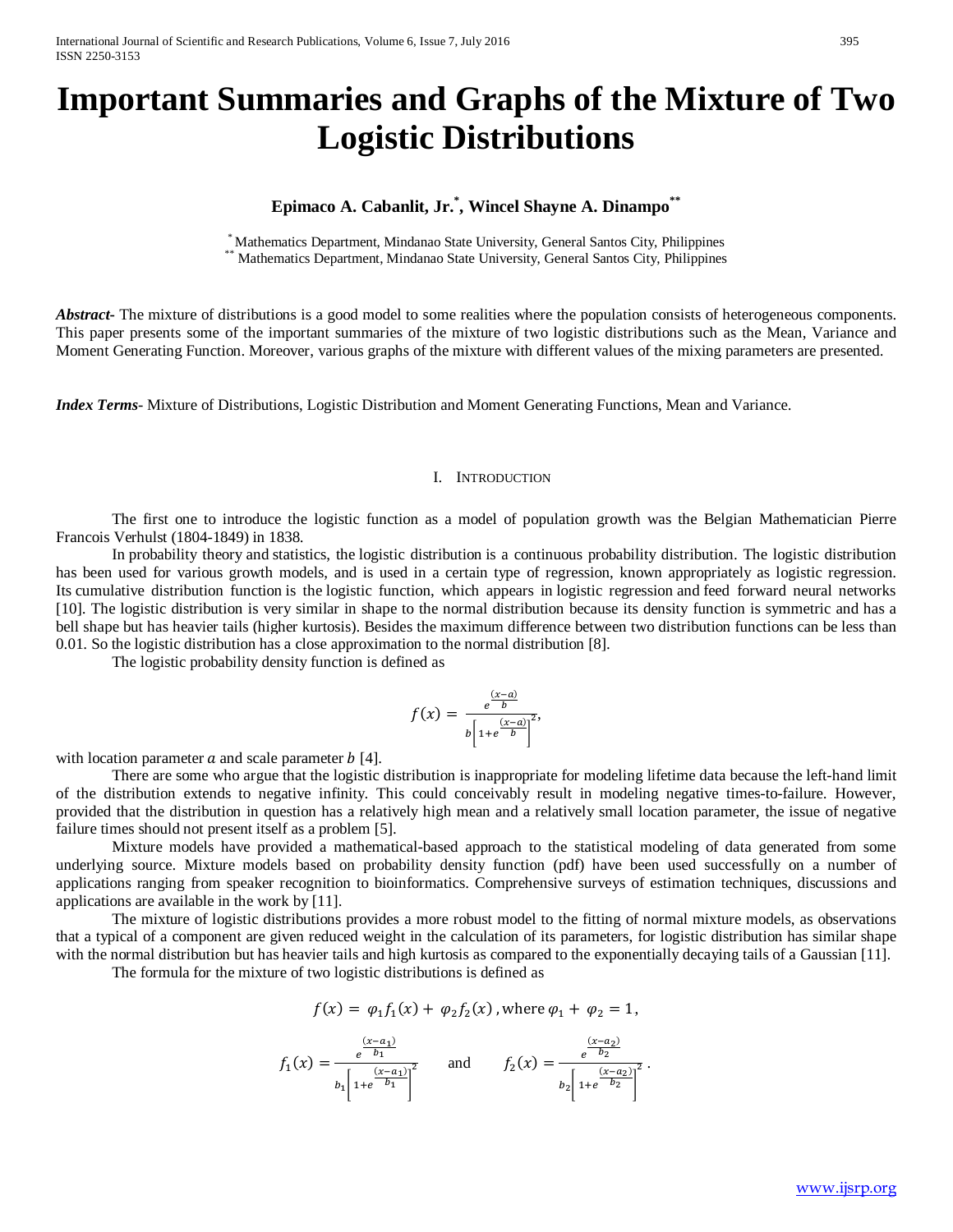International Journal of Scientific and Research Publications, Volume 6, Issue 7, July 2016 396 ISSN 2250-3153

In this paper, some important properties of the mixture of two logistic distributions such as the mean and variance and the moment generating function are derived and presented. Moreover, various graphs of the mixture are presented.

## II. IMPORTANT SUMMARIES

In this section we present some of the important summaries such as the mean, variance and the Moment Generating Function of the Mixture.

**Theorem 1** If *X* is a random variable of the mixture of two logistic distribution, the mean of *X* denoted by  $E[X]$  is

$$
E[x] = \varphi_1 a_1 + \varphi_2 a_2.
$$

*Proof.* 

Let  $f(x) = \varphi_1 f_1(x) + \varphi_2 f_2(x)$ , where  $\varphi_1 + \varphi_2 = 1$ . Then,

$$
E[x] = \int_{-\infty}^{\infty} x \left[ \varphi_1 \frac{e^{\frac{(x-a_1)}{b_1}}}{b_1 \left[ 1 + e^{\frac{(x-a_1)}{b_1}} \right]^2} + \varphi_2 \frac{e^{\frac{(x-a_2)}{b_2}}}{b_2 \left[ 1 + e^{\frac{(x-a_2)}{b_2}} \right]^2} \right] dx
$$
  

$$
= \int_{-\infty}^{\infty} \left[ \varphi_1 \frac{x}{b_1 \left[ 1 + e^{\frac{(x-a_1)}{b_1}} \right]^2} e^{\frac{(x-a_1)}{b_1}} + \varphi_2 \frac{x}{b_2 \left[ 1 + e^{\frac{(x-a_2)}{b_2}} \right]^2} e^{\frac{(x-a_2)}{b_2}} \right] dx
$$
  

$$
= \varphi_1 \int_{-\infty}^{\infty} \frac{x}{b_1 \left[ 1 + e^{\frac{(x-a_1)}{b_1}} \right]^2} e^{\frac{(x-a_1)}{b_1}} dx + \varphi_2 \int_{-\infty}^{\infty} \frac{x}{b_2 \left[ 1 + e^{\frac{(x-a_2)}{b_2}} \right]^2} e^{\frac{(x-a_2)}{b_2}} dx
$$

 $= \varphi_1 a_1 + \varphi_2 a_2.$ 

**Lemma 1** If *X* is a random variable of the mixture of two logistic distributions then

$$
E[x^{2}] = \varphi_{1}\left(a_{1}^{2} + \frac{\pi^{2}b_{1}^{2}}{3}\right) + \varphi_{2}\left(a_{2}^{2} + \frac{\pi^{2}b_{2}^{2}}{3}\right).
$$

*Proof.* 

Let  $f(x) = \varphi_1 f_1(x) + \varphi_2 f_2(x)$ , where  $\varphi_1 + \varphi_2 = 1$ . The  $E[x^2] = \int_0^\infty x^2$ −∞ ⎣ ⎢ ⎢ ⎢ ⎡  $\varphi_1 \frac{e}{r}$  $rac{(x-a_1)}{b_1}$  $b_1 \left[ 1 + e^{\frac{(x-a_1)}{b_1}} \right]$  $\frac{e}{2} + \varphi_2 \xrightarrow{e}$  $\frac{(x-a_2)}{b_2}$  $b_2\left[1 + e^{\frac{(x-a_2)}{b_2}}\right]$ 2 ⎦ ⎥  $\overline{\phantom{a}}$  $\cdot$  $\overline{\phantom{a}}$  $dx$  $= |$ ⎣ ⎢ ⎢ ⎢ ⎡  $\varphi_1$  $x^2$  $b_1 \left[ 1 + e^{\frac{(x-a_1)}{b_1}} \right]$  $\overline{z}$ e  $\frac{(x-a_1)}{x-a_2}$  $b_1$  +  $\varphi_2$  $x^2$  $b_2\left[1 + e^{\frac{(x-a_2)}{b_2}}\right]$  $\overline{z}$ e  $\frac{(x-a_2)}{b_2}$ ⎦ ⎥ ⎥  $\begin{array}{c|c} \infty & x^2 & \frac{(x-a_1)}{b_1} + a_2 & x^2 & \frac{(x-a_2)}{b_2} \\ \hline \end{array}$  $-\infty$   $\left|\frac{\varphi_1}{h}\right|_{h=1}$   $\frac{(x-a_1)}{h}e^{-\varphi_1}$   $+\varphi_2$   $\frac{(x-a_2)}{h=1+a^{-\varphi_2}}e^{-\varphi_2}$   $dx$  $=\varphi_1 \int_{0}^{\infty} \frac{x^2}{\sqrt{x^2}}$  $b_1 \left[ 1 + e^{\frac{(x-a_1)}{b_1}} \right]$ 2 ∞  $-\infty$ <sub>b</sub>  $\left[1 + \frac{(x-a_1)}{b_1}\right]^2$ e  $\int_{b_1}^{(x-a_1)} dx + \varphi_2 \int_{-\pi}^{\infty} \frac{x^2}{\pi}$  $b_2\left[1 + e^{\frac{(x-a_2)}{b_2}}\right]$  $\overline{c}$  e  $\frac{(x-a_2)}{b_2}$ ∞  $-\infty$ <sub>b</sub>  $\left[1 + \frac{(x-a_2)}{b_2}\right]^2$ <sup>2</sup>  $e^{b_2} dx$  $=\varphi_1\left(a_1{}^2+\frac{\pi^2{b_1}^2}{3}\right)+\varphi_2\left(a_2{}^2+\frac{\pi^2{b_2}^2}{3}\right).$ 

**Theorem 2**The variance of the mixture of two logistic distributions is

$$
Var[x] = \varphi_1 a_1^2 + \varphi_1 \frac{\pi^2 b_1^2}{3} + \varphi_2 a_2^2 + \varphi_2 \frac{\pi^2 b_2^2}{3} - \varphi_1^2 a_1^2 - 2\varphi_1 a_1 \varphi_2 a_2 - \varphi_2^2 a_2^2.
$$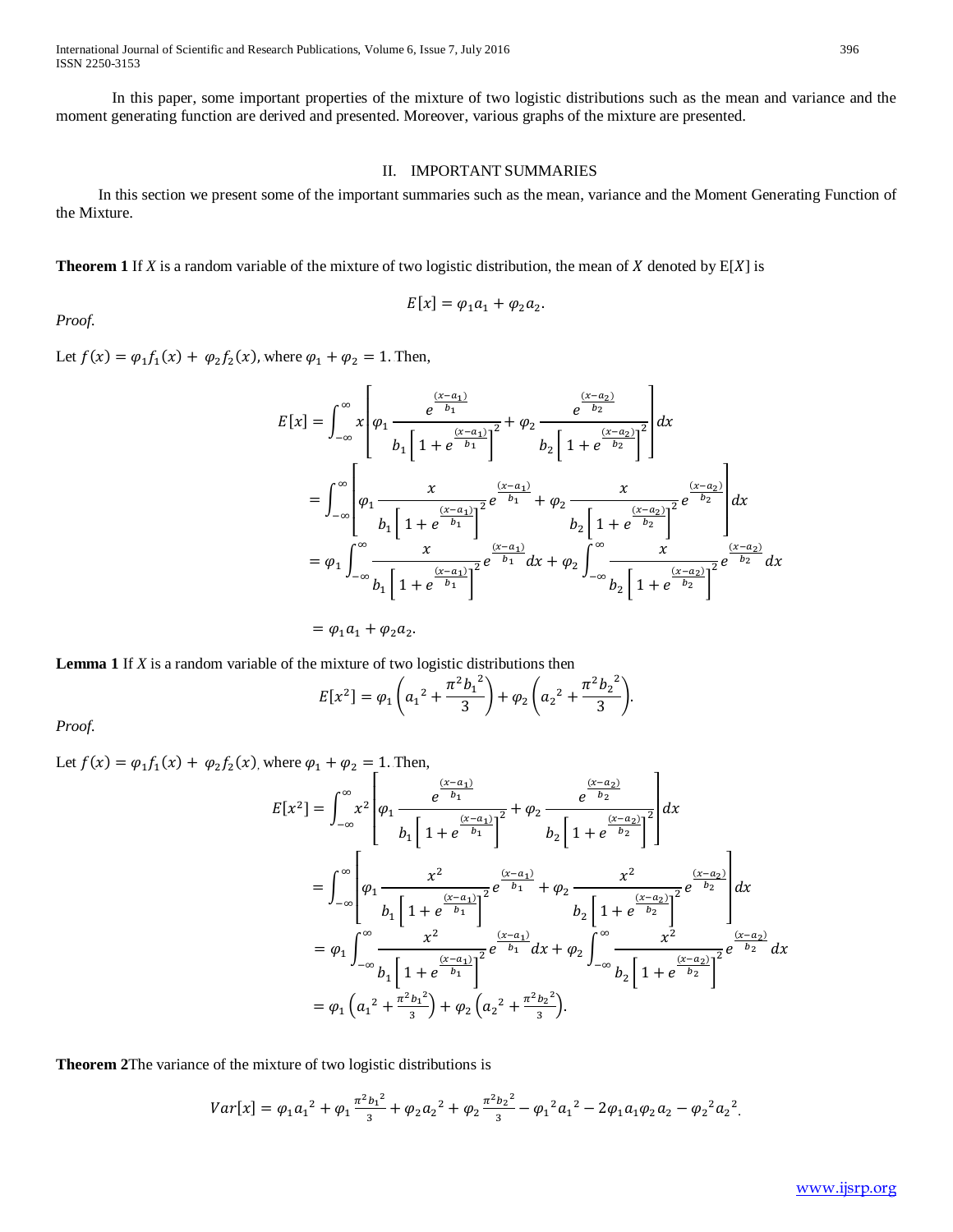International Journal of Scientific and Research Publications, Volume 6, Issue 7, July 2016 397 ISSN 2250-3153

*Proof.* The variance is defined by,

$$
var[x] = E[x^2] - (E[x])^2.
$$

By Theorem 1 and Lemma 1 we have,

$$
var[x] = \varphi_1 \left( a_1^2 + \frac{\pi^2 b_1^2}{3} \right) + \varphi_2 \left( a_2^2 + \frac{\pi^2 b_2^2}{3} \right) - (\varphi_1 a_1 + \varphi_2 a_2)^2
$$
  
=  $\varphi_1 a_1^2 + \varphi_1 \frac{\pi^2 b_1^2}{3} + \varphi_2 a_2^2 + \varphi_2 \frac{\pi^2 b_2^2}{3} - \varphi_1^2 a_1^2 - 2\varphi_1 a_1 \varphi_2 a_2 - \varphi_2^2 a_2^2.$ 

**Theorem 3** The moment generating function (mgf) of the mixture of two logistic distributions is

$$
M_X(t) = \varphi_1(e^{a_1t}) \left( \frac{\pi b_1 t}{\sin(\pi b_1 t)} \right) + \varphi_2(e^{a_2t}) \left( \frac{\pi b_2 t}{\sin(\pi b_2 t)} \right).
$$

*Proof.* The moment generating function (mgf) is

$$
M_X(t)=\int_{-\infty}^{+\infty}e^{tx}f(x)dx,
$$

where  $f(x)$  is the probability density function of the continuous function.

Let 
$$
f(x)=\varphi_1 f_1(x) + \varphi_2 f_2(x)
$$
, where  $\varphi_1 + \varphi_2 = 1$ . Then,  
\n
$$
M_X(t) = \int_{-\infty}^{+\infty} e^{tx} [\varphi_1 f_1(x) + \varphi_2 f_2(x)] dx
$$
\n
$$
= \int_{-\infty}^{\infty} e^{tx} \left[ \varphi_1 \frac{1}{\left[ 1 + e^{\frac{(x-a_1)}{b_1}} \right]^2} e^{\frac{(x-a_1)}{b_1}} + \varphi_2 \frac{1}{b_2 \left[ 1 + e^{\frac{(x-a_2)}{b_2}} \right]^2} e^{\frac{(x-a_2)}{b_2}} \right] dx
$$
\n
$$
= \int_{-\infty}^{\infty} \left[ \varphi_1 \frac{1}{\left[ 1 + e^{\frac{(x-a_1)}{b_1}} \right]^2} e^{tx \frac{(x-a_1)}{b_1}} + \varphi_2 \frac{1}{\left[ 1 + e^{\frac{(x-a_2)}{b_2}} \right]^2} e^{tx \frac{(x-a_2)}{b_2}} \right] dx
$$
\n
$$
= \varphi_1 \int_{-\infty}^{\infty} \frac{1}{\left[ 1 + e^{\frac{(x-a_1)}{b_1}} \right]^2} e^{tx \frac{(x-a_1)}{b_1}} dx + \varphi_2 \int_{-\infty}^{\infty} \frac{1}{\left[ 1 + e^{\frac{(x-a_2)}{b_2}} \right]^2} e^{tx \frac{(x-a_2)}{b_2}} dx
$$
\n
$$
= \varphi_1 (e^{a_1 t}) \left( \frac{\pi b_1 t}{\sin(\pi b_1 t)} \right) + \varphi_2 (e^{a_2 t}) \left( \frac{\pi b_2 t}{\sin(\pi b_2 t)} \right)
$$

## III. GRAPHS OF THE MIXTURE

The following are the graphs of the Mixtures of Two Logistic Distributions with different values of their parameters where  $a_1 \neq a_2$  as well as  $b_1 \neq b_2$ .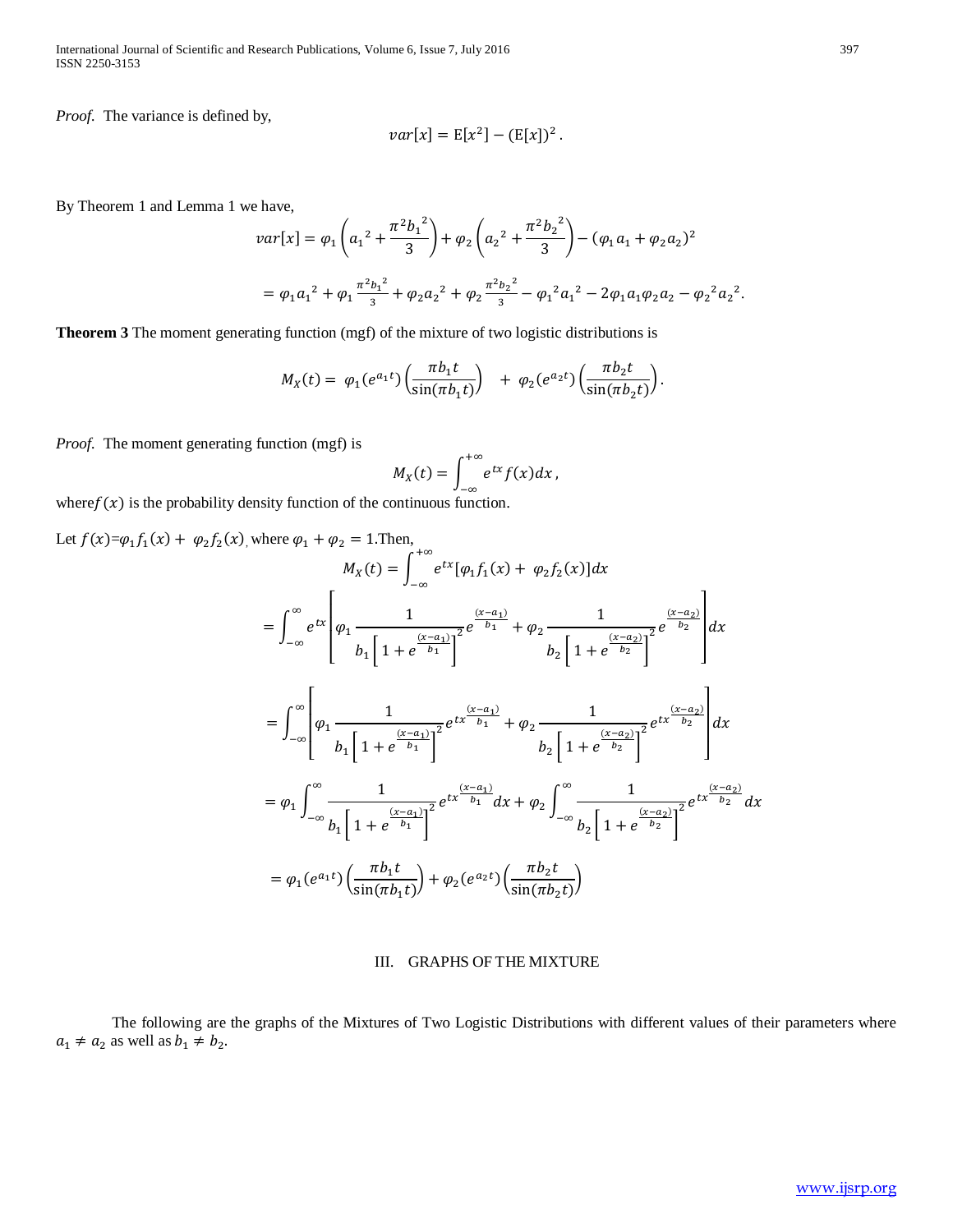

 $a_1 = -7, a_2 = 7, b_1 = 2, b_2 = 4, \varphi_1 = 0.5, \varphi_2 = 0.5$ 

Figure 1 shows the graph of two logistic distributions and the mixture of two logistic distributions.  $f_1$  is the graph of the logistic distribution with  $a_1 = -7$  and  $b_1 = 2$ .  $f_2$  is the graph of logistic distribution with  $a_2 = 7$  and  $b_2 = 4$ .  $\varphi_1 f_1 + \varphi_2 f_2$  is the graph of the mixture of two logistic distribution. The graph  $\varphi_1 f_1 + \varphi_2 f_2$  of is the average of  $f_1$  and  $f_2$ , since  $\varphi_1 = \varphi_2 = 0.5$ .



Figure 2 shows the graph of two logistic distributions and the mixture of two logistic distributions.  $f_1$  is the graph of the logistic distribution with  $a_1 = -7$  and  $b_1 = 2$ .  $f_2$  is the graph of logistic distribution with  $a_2 = 7$  and  $b_2 = 4$ .  $\varphi_1 f_1 + \varphi_2 f_2$  is the graph of the mixtures of two logistic distribution. The graph of  $\varphi_1 f_1 + \varphi_2 f_2$  tends to  $f_2$ , since  $\varphi_2 > \varphi_1$ ,  $\varphi_1 = 0.25$  and  $\varphi_2 = 0.75$ .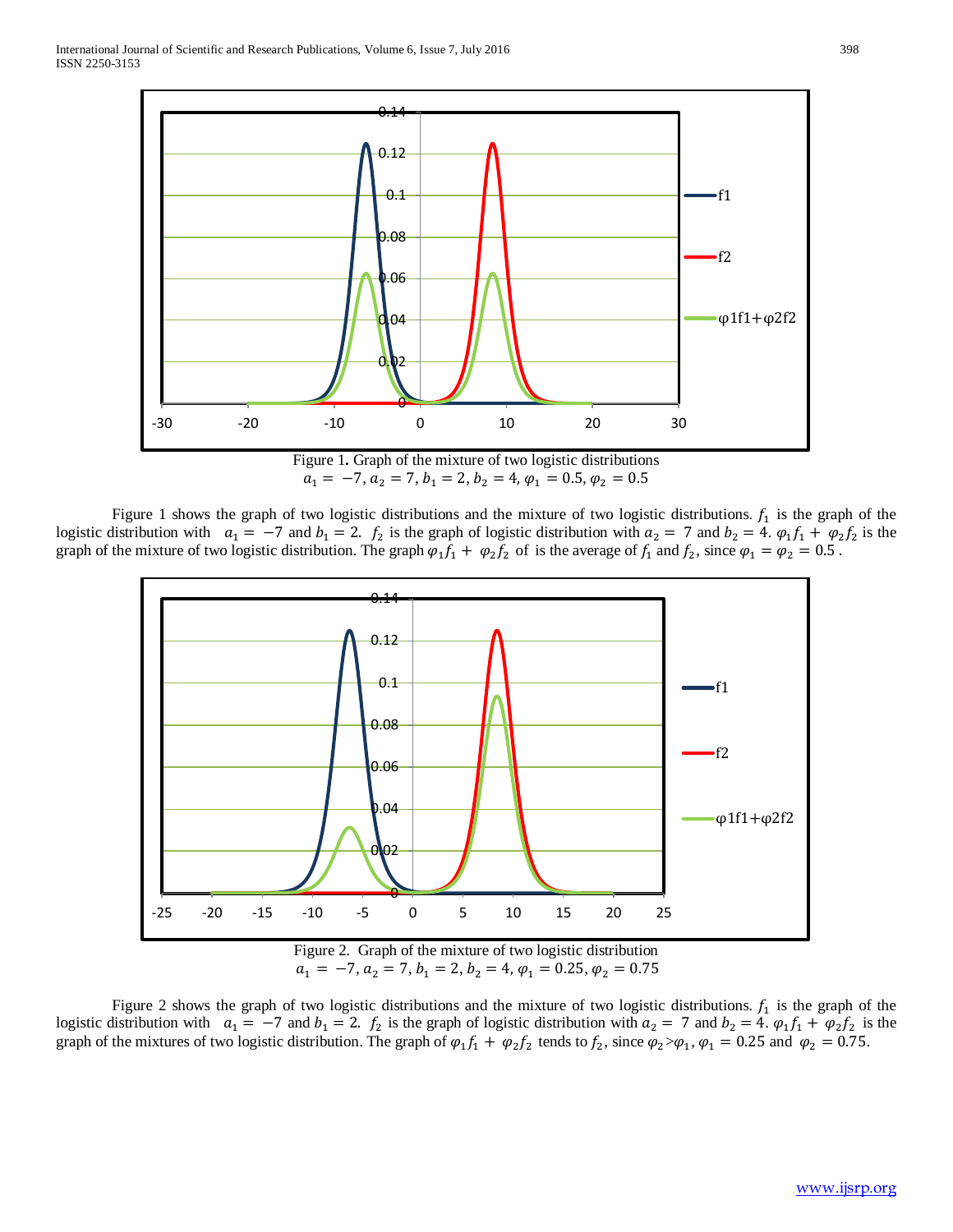

Figure 3. Graph of the mixture of two logistic distributions  $a_1 = -7, a_2 = 7, b_1 = 2, b_2 = 4, \varphi_1 = 0.75, \varphi_2 = 0.25$ 

Figure 3 shows the graph of two logistic distributions and the mixture of two logistic distributions.  $f_1$  is the graph of the logistic distribution with  $a_1 = -7$  and  $b_1 = 2$ .  $f_2$  is the graph of logistic distribution with  $a_2 = 7$  and  $b_2 = 4$ .  $\varphi_1 f_1 + \varphi_2 f_2$  is the graph of the mixtures of two logistic distributions. The graph of  $\varphi_1 f_1 + \varphi_2 f_2$  tends to  $f_1$ , since  $\varphi_1 > \varphi_2$ ,  $\varphi_1 = 0.75$  and  $\varphi_2 = 0.25$ .

Thus, the three figures show that if  $\varphi_1 = \varphi_2$ , the graph of mixture of two logistic distributions is the average of  $f_1$  and  $f_2$ . The graph of mixture of two logistic distributions tends to  $f_2$ , if  $\varphi_2 > \varphi_1$  and the graph of mixture of two logistic distributions tends to  $f_1$ , if  $\varphi_1 > \varphi_2$ . The graph of the mixture of two logistic distributions tends to the graph of the logistic distribution that has a greater value of weight  $\varphi$ .

## IV. CONCLUDING REMARKS

Based on the graphs, if  $\varphi_1 = \varphi_2$ , the graph of mixture of two logistic distributions is the average of  $f_1$  and  $f_2$ . If  $\varphi_2 > \varphi_1$ , the graph of mixture of two logistic distributions tends to  $f_2$ . And if  $\varphi_1 > \varphi_2$ , the graph of mixture of two logistic distributions tends to  $f_1$ . The graph of the mixture of two logistic distributions tends to the graph of the logistic distribution that has a greater value of weight  $\varphi$ . Studies on the mixture of more than two logistic distributions, on the estimation of parameters of the mixture of two logistic

distributions, and on the estimation of parameters of the mixture of more than two logistic distributions are highly recommended.

#### **REFERENCES**

- [1] Aly, H.M and Bleed, S.O.(2013)*"Bayesian Estimation for the Generalized Logistic Distribution Type-II Censored Accelerated Life Testing"* Cairo University, Egypt.
- [2] Balakrishnan, N., Johnson, N.L., and Kotz, S.(1995) *"Continuous Univariate Distributions, Volume 2"* A Wiley-Interscience Publication, New York ISBN 0-471-58494-0. pp.113-154
- [3] Baton, F. *"On the Mixture of Two Normal Distributions"* Undergraduate Thesis, Mindanao State University, General Santos City. March 2015
- [4] Evans, M., Forbes, C., Hastings, N. and Peacock, B (2011). *"Statistical Distributions Fourth Edition"* A John Wiley & Sons, Inc., Publication, Hoboken, New Jersey